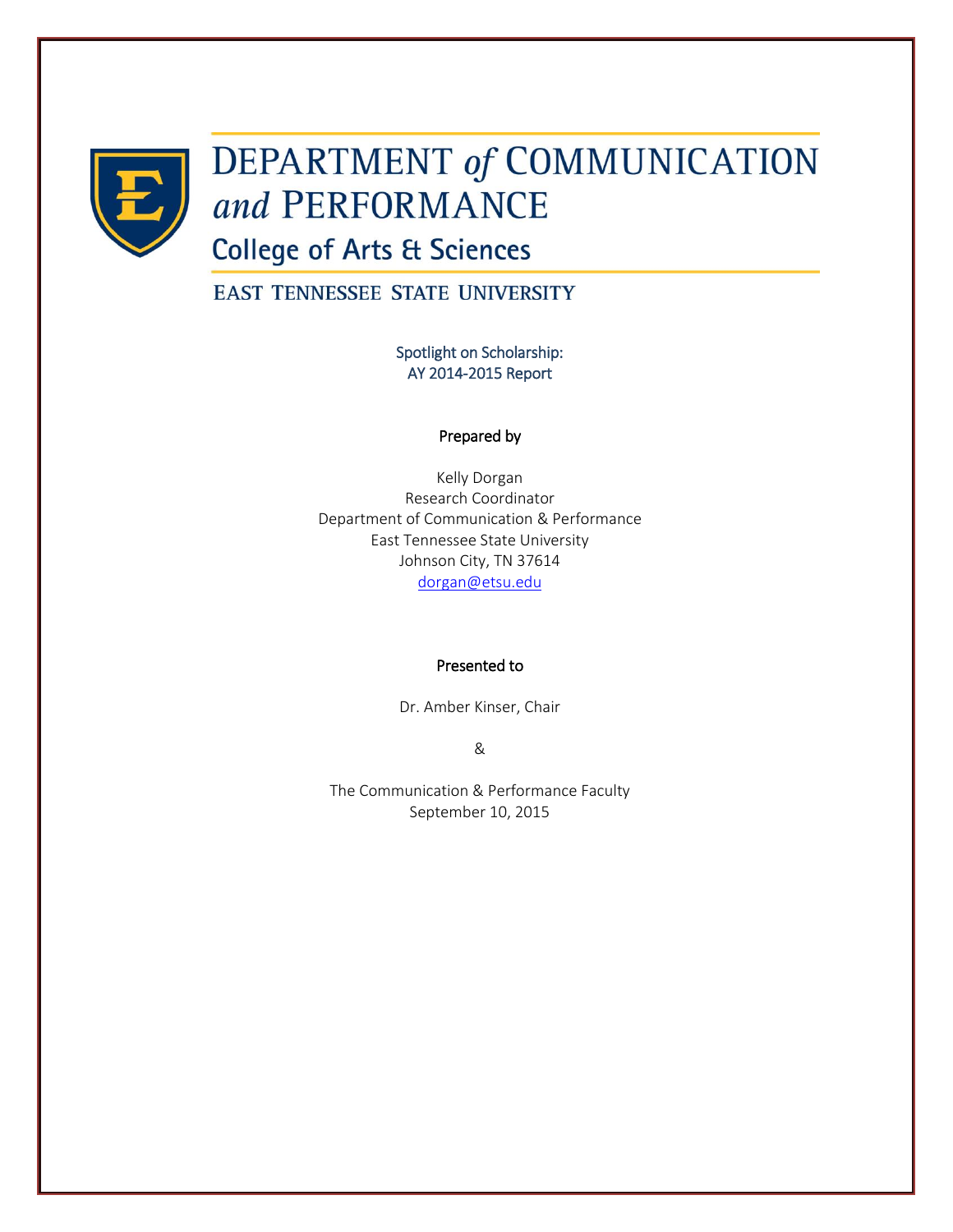

## **DEPARTMENT of COMMUNICATION** and PERFORMANCE

## **College of Arts & Sciences**

## **EAST TENNESSEE STATE UNIVERSITY**

## September 10, 2015

Welcome back, friends & colleagues!

Below, you'll see highlighted some of our AY 2014-2015 accomplishments in the Department of Communication & Performance.

#### Into communities

In AY 14-15 quite a number of you carried your work into various communities, nationally and internationally. Both Delanna Reed and Joseph Sobol took their storytelling projects on the road, traveling to multiple destinations. Likewise, Cara Harker and Delbert Hall facilitated a multitude of workshops.

Local and regional communities also benefited from your expertise. Karen Brewster partnered with Barter Theatre in Abington, VA. And late this summer, Pat Cronin played Rothko in John Logan's *Red* at the Parkway Playhouse, Burnsville, NC. See the feature story in the *Yancey Common Times Journal* (August 12, 2015).

And you didn't neglect our campus communities. Under the direction of Laughton Messmer & Erin Blankenship, members of the ETSU Debate Team organized *The Great Weed Debate* on April 20, 2015. There is a great writeup in *The East Tennessean*: [http://www.easttennessean.com/news/view.php/865203/ETSU-hosts-The-Great-](http://www.easttennessean.com/news/view.php/865203/ETSU-hosts-The-Great-Weed-Debate)[Weed-Debate.](http://www.easttennessean.com/news/view.php/865203/ETSU-hosts-The-Great-Weed-Debate) Wesley Buerkle participated both during ETSU Civility Week and the ETSU INtopFORM workshop, conducting interactive workshops to various audiences, including students, faculty, and administrators.

## Awards & honors

Andrew Herrmann & Joseph both received the 2015 *Chair's Award*. They were honored for their many contributions across teaching, research, and service. Bobby Funk, Joseph, and Wesley secured grant funding for their exciting and critical scholarly projects.

In addition to directing *Trojan Women,* Herb Parker received the *Excellence in Directing Meritorious Service Award* from the Kennedy Center American College Theatre Festival (February 2015). Also, let's recall that Amber Kinser was inducted into the Motherhood Hall of Fame in May, as described on the Museum of Motherhood's official website[: http://mommuseum.org/motherhood-hall-of-fame/.](http://mommuseum.org/motherhood-hall-of-fame/)

## Publishing & performing

Amber, Andrew, and Debert published books in AY 14-15. Plus, Andrew, Cara, and Herb have books in development; all have signed contracts with prestigious publishers. And, as typical of our highly productive faculty, we had multiple essays, chapters, and peer reviewed articles published or forthcoming.

#### Advising & mentoring

As Research Coordinator, I have had the opportunity to speak with you and document your scholarly accomplishments, all the while amazed at your energy to pursue important work in your own area of expertise.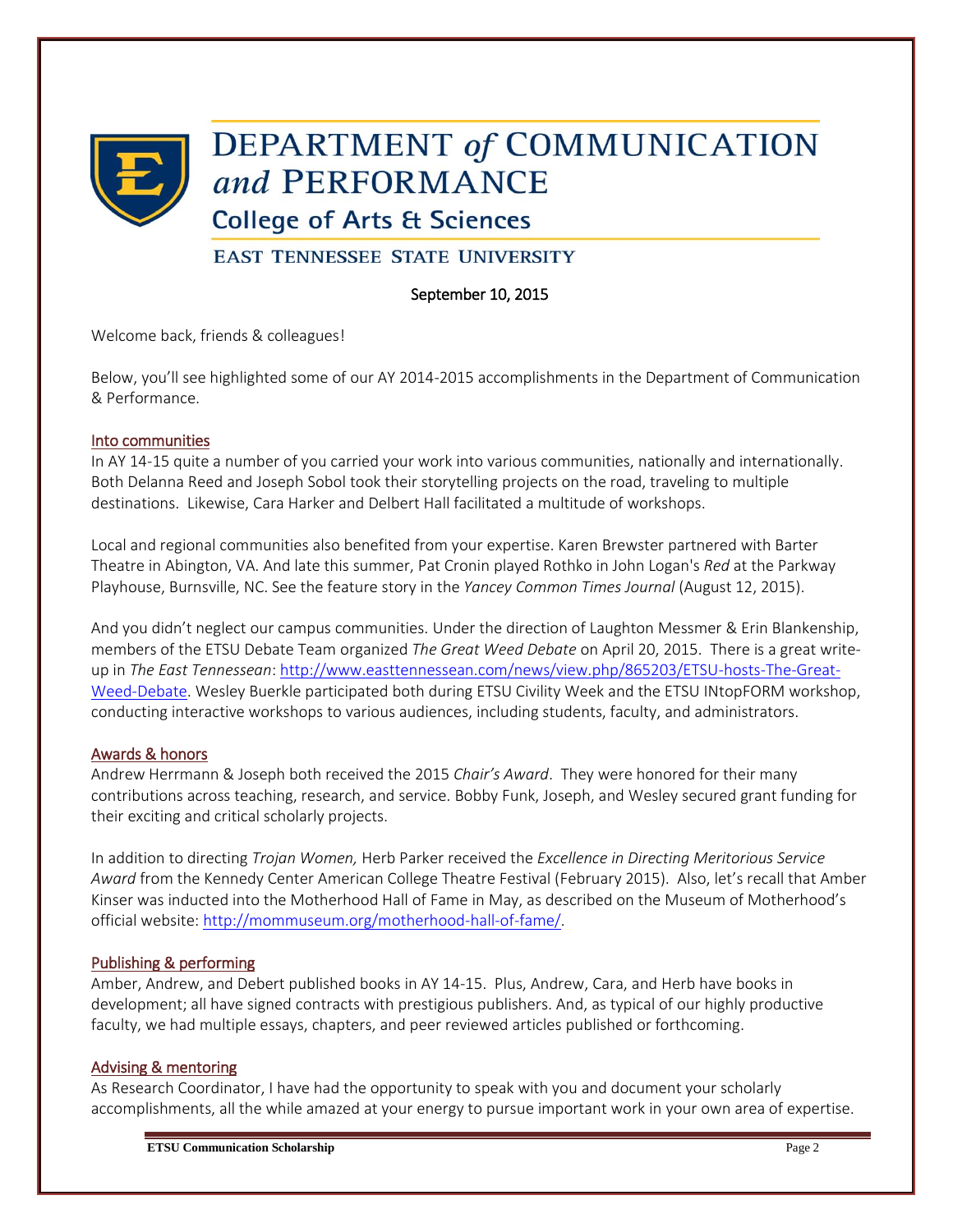Still, as busy as you are, you make time to advise our student scholars about opportunities like the *Boland Undergraduate Research Symposium* and the *Appalachian Student Research Forum* (ASRF).

This year we had ten (10) majors/minors participate in Boland and one (1) in ASRF, representing:

- Communication Studies: David Cigorroa, Brooke Maynor-Rayfield, Dakota Reynolds, Jamie Stewart, Michael Wallace
- Theatre & Dance: Eva Alom, Blakely Bays, Brittany Heim, Reagan James, Jessica Vest
- **E** PCOM: Inés Galiano-Torres

More than advising students to submit their work to these events, you mentor them through the experience. Each Boland and ASRF participant had at least one of our faculty present for her/his presentation or performance—Most students had many more observers from our department to cheer and support them. Cara even Skyped in to support her advisees, Eva Alom, Jessica Vest, and Blakely Bays (HID Thesis). Now that is characteristic of the dedication I see every single day in the Department of Communication & Performance.

Gratefully,

Kelly A. Dorgan, Ph.D. Research Coordinator Department of Communication & Performance

> *As always, a big Thank You! to Ellen Young & Lori Ann Manis. In AY 14-15, as department webmaster Ellen updated our website, providing information about faculty scholarship. (Starting this year, K.C. Gott will be taking over that important job). Thanks for all the years of work, Ellen! Also, Lori Ann proofed and edited a number of critical materials, helping ensure that your work is well represented*.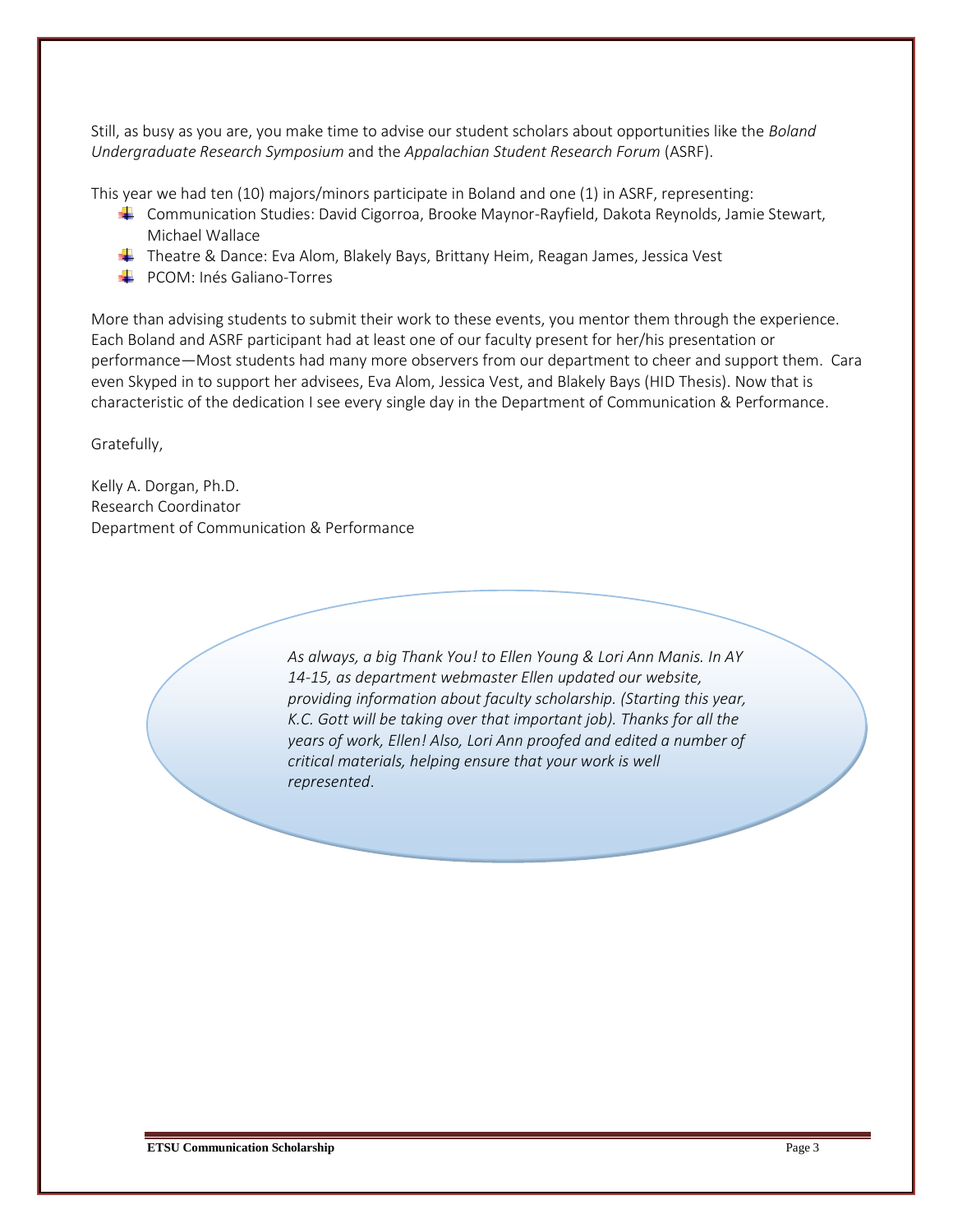## ~ Faculty Scholarly Activities~ (Selected)

#### ÷. N.I.A.

Cara Harker had her non-instructional assignment (NIA) in Spring 2015. Amber Kinser is on NIA Spring 2016. If you're interested in learning more about NIA opportunities, check out this link: [http://www.etsu.edu/senate/facultyhandbook/forms.aspx.](http://www.etsu.edu/senate/facultyhandbook/forms.aspx)

#### Grant activities ÷

#### Wesley Buerkle (PI)

Buerkle, C. W.(2014-2015). *Using peer modeling to reduce plagiarism.* Small Research Grant. Awarded by the ETSU Research Development Committee.

#### Bobby Funk

Funk, B. (2015). *Creation of an "Introduction to Theatre Class" online lecture series.* Instructional Grant. Awarded by the ETSU Instructional Development Advisory Committee.

#### Joseph Sobol

Sobol, J. (2014). *Advanced training in oral traditional storytelling techniques at Wildwood.* Presidential Grants-in-Aid. Awarded by the ETSU PGIA Committee.

> *Wesley, Bobby, & Joseph applied for grant funding during AY 14- 15 and Joseph is preparing for another PGIA submission. Though some applications were not funded, each received funding from at least one committee/agency.*

> *What's particularly inspiring about these three faculty members is that they take chances by exploring opportunities with varied funding sources.*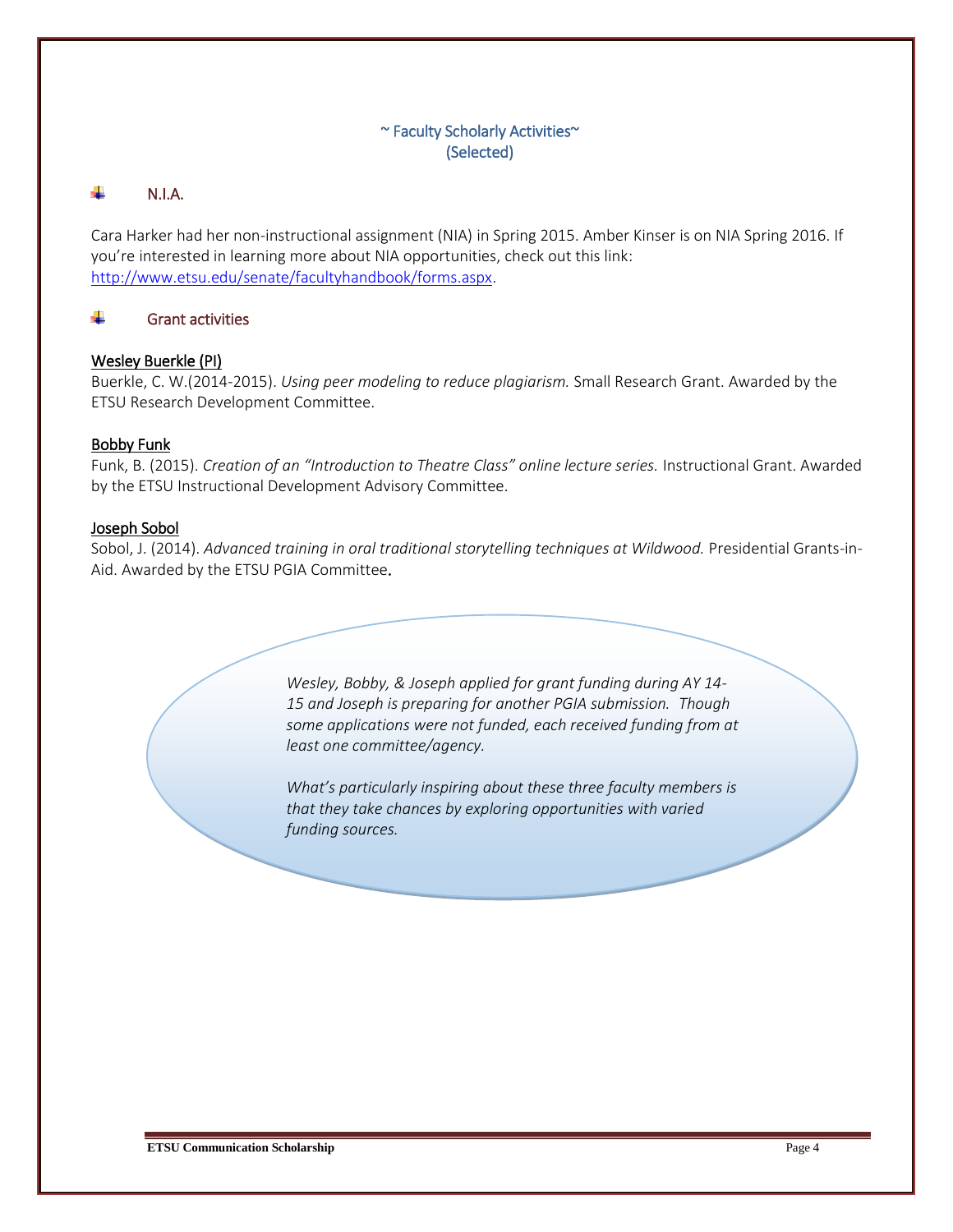### ~ Faculty Scholarly Activities~ (Selected)

#### Selected academic publications, presentations, & performances

#### Karen Brewster

Brewster, K. (Forthcoming, Fall 2015). Theatre jobs [Working Title]. *Southern Theatre Magazine.*

*Karen devoted June 2015 to costume design for Barter Theatre's main stage production of Southern Fried Nuptials. The reviews suggest that it was a rip-roaring show made even more so by the fabulous costuming! [http://www.bartertheatre.com/shows-and](http://www.bartertheatre.com/shows-and-tickets.php?show=84&title=Southern+Fried+Nuptials#shows)[tickets.php?show=84&title=Southern+Fried+Nuptials#shows](http://www.bartertheatre.com/shows-and-tickets.php?show=84&title=Southern+Fried+Nuptials#shows)*

#### Wesley Buerkle

Buerkle, C. W. (*In press*). "Just along for the ride?: A father-to-be searching for his role." In Fiona Green and Gary Pelletier (Eds.). *Essential Breakthroughs: Conversations about Men, Mothers, and Mothering*. Toronto, Canada: Demeter Press.

> *Wesley's grant-funded collaborative research on student citation and interventions to reduce plagiarism earned him an invitation to be a featured presenter at ETSU's INtopFORM (August 2015). There, he reached around 30 faculty and administrators across multiple colleges.*

#### Kelly A. Dorgan

Dorgan, K. A. (2014). Controlling my voice: Producing and performing a special-mothering narrative. In A. Kinser, K. Freehling-Burton, T. Hawkes (Eds.). *Performing Motherhood: Artistic, Activist, and Everyday Enactments.* (pp. 132-148). Toronto, Canada: Demeter Press.

Dorgan, K. A., Duvall, K. L., & Hutson, S. P. (2015). At the intersection of cancer survivorship, gender, family, and place in Southern Central Appalachia—A case study. In C. Rice, & M. Tedesco (Eds.). *Women of the Mountain South: Identity, Work, and Activism* (pp. 466-470). Athens, OH: The Ohio University Press.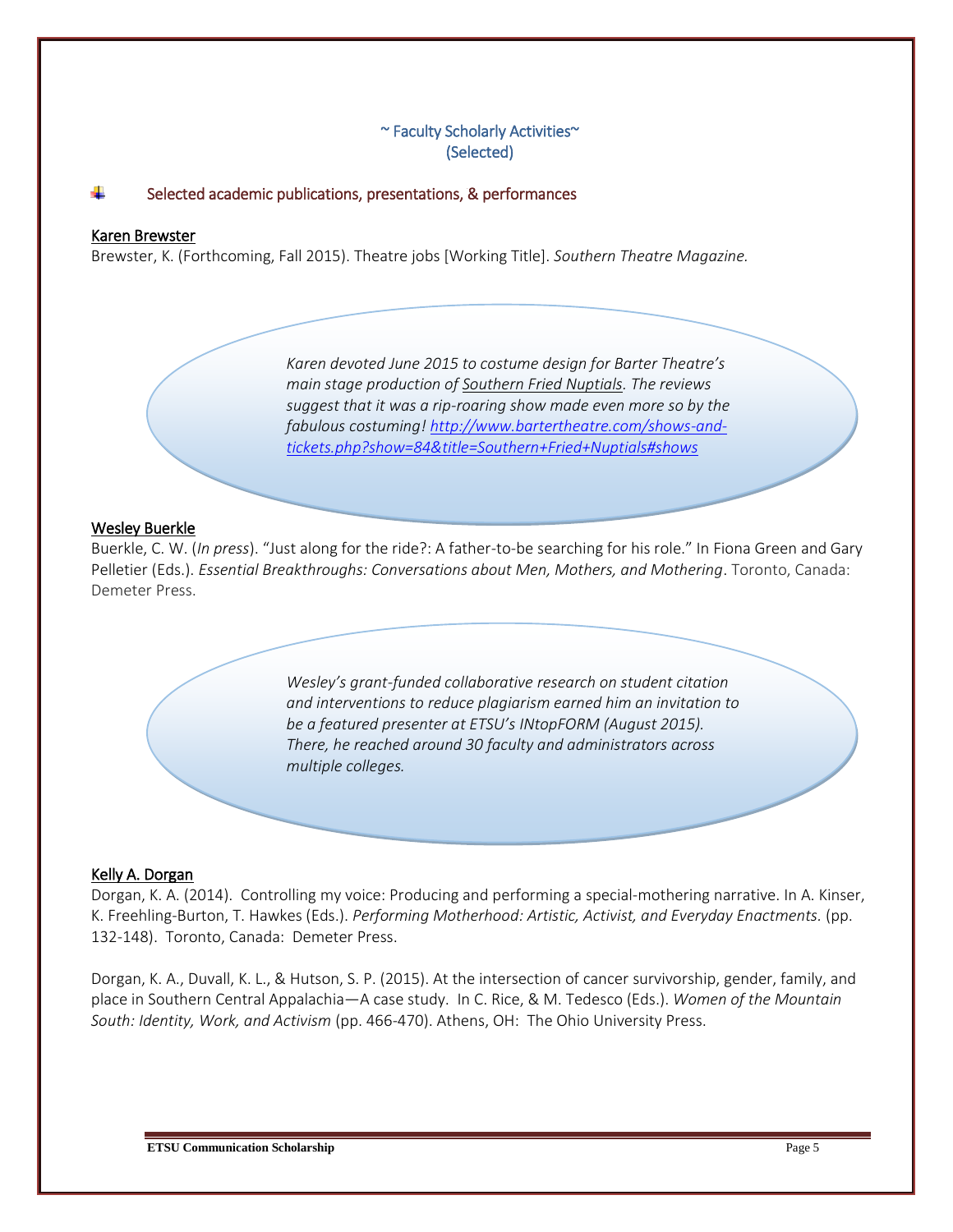#### Kelly A. Dorgan & Amber E. Kinser

Dorgan, K. A., Duvall, K. L., Hutson, S. P., Kinser, A. E., & Hall, J. M. (2014)*.* Connecting place to disease and gender: Cohabitating morbidities in narratives of women cancer survivors in Southern Central Appalachia. *Women's Studies in Communication, 37*(3), 292-312.

<http://www.tandfonline.com/eprint/SNf78AhdSHqVQJmyYsh2/full>

#### Bobby Funk

Funk, B. (2016, April 7-10). [Director]. *The night Thoreau spent in jail.* East Tennessee State University, Johnson City, TN.

> *In partnership with the Sports Literature Association (SLA), ETSU Department of Literature & Language, & ETSU Women's Studies, Bobby brought to life Cynthia Cooper's How She Played the Game. In addition to a June performance for the SLA conference, the play ran September 8 & 9, 2015. Bobby even received a congratulatory email from Cooper who attended (and enjoyed) the summer performance.*

#### Delbert Hall

Hall, D. (2014). *Rigging math made simple.* (3<sup>rd</sup> Ed.). Johnson City, TN: Spring Knoll Press.

Hall, D., & Sickels, B. (2014). *The Rigging math made simple workbook*. Johnson City, TN: Spring Knoll Press.

Hall,D., & Sickels, B. (Forthcoming, September 2015). *The arena rigger's handbook.* Johnson City, TN: Spring Knoll Press.

Hall, D. (2014, September 12). *Terminating wire rope without hardware.* Presentation for USITT-SE Masterclasses, Tallahassee, FL.

Hall, D., & Deull, J. (2014, October 25-26). *Aerial and Circus Rigging* [Workshop]*.* Golden, CO.

Hall, D., Deull, J., & and Pierce, R. (2014, November 19-20). *Advanced rigging for aerial performances*  [Workshop]. LDI Institute*.* Las Vegas, NV.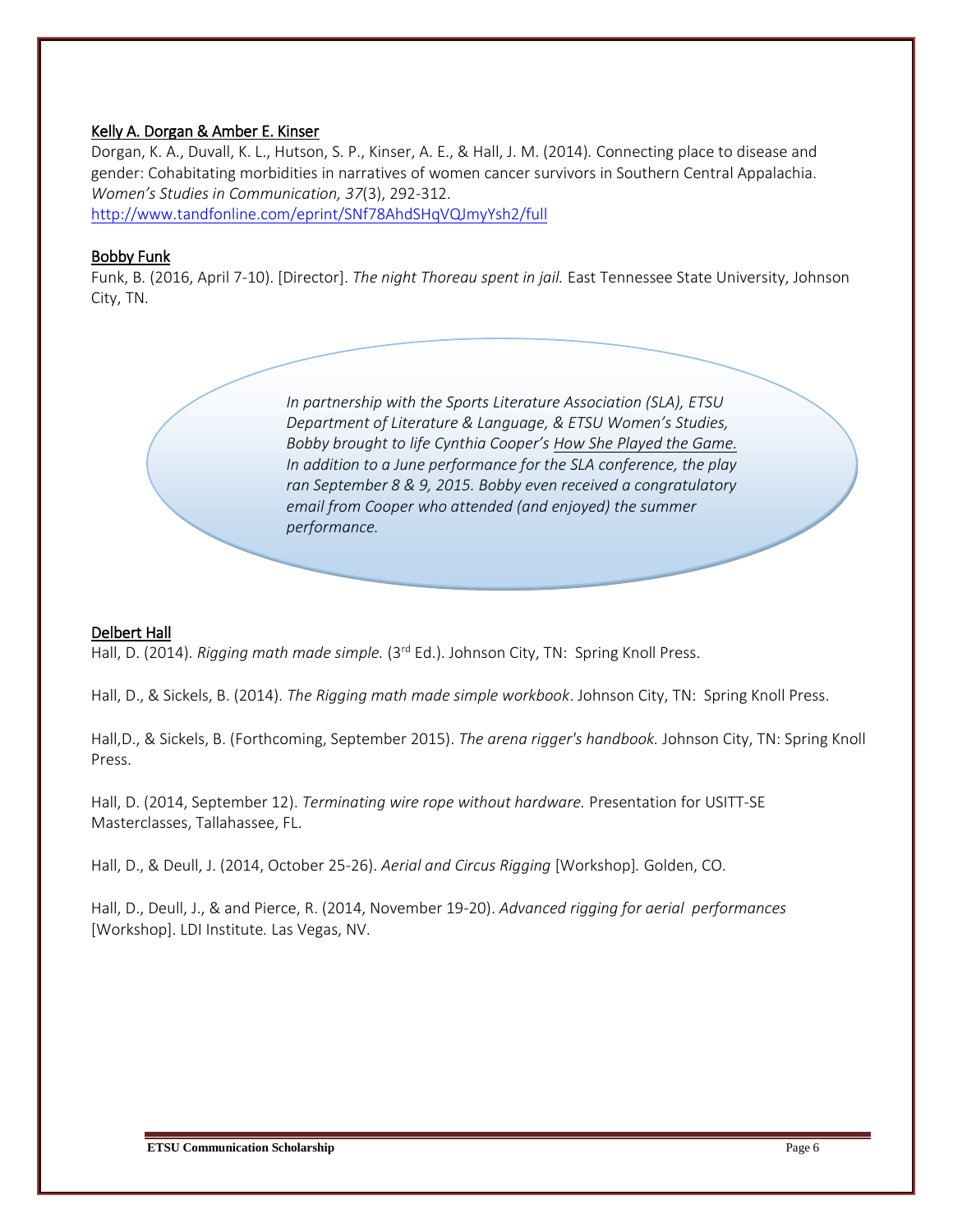*It's easy to lose count of the number of workshops, Masterclasses, and consultations Delbert tackled in AY 14-15. Just in Fall 2014, Delbert conducted 5 workshops in places like Tallahassee, FL and Las Vegas, NV. Also, he consulted on a Romanian production of Phantom of the Opera and taught workshops for Sea World riggers.*

#### Cara Harker

Harker, C. (2014). [Director & Choreographer]. *Oklahoma!* East Tennessee State University, Johnson City,TN.

Harker, C. (2015). *Choreographing through constraints: Embracing practical and created obstacles when making dances*. Presentation at the University of Lincoln, United Kingdom.

Harker, C. (2015). *This could be habit forming: Finding inspiration from everyday movement*. Presentation at the University of Derby, United Kingdom.

> *At last count, Cara held 5 workshops/presentations in AY 14-15. To much acclaim, she also directed and choreographed the ETSU Department of Communication and Performance's production of Oklahoma! On top of it all, she recently signed a book contract to publish Introduction to Aerial Dancing: Flying Foundations [Working Title]. More on that in the coming semesters . . .*

#### Andrew Herrmann

Herbig, A., Herrmann, A. F., & Tyma, A. W. (2014). (Eds). *Beyond new media: Discourse and critique in a Polymediated Age.* Lanham, MD: Lexington Books. <https://rowman.com/ISBN/9780739191026>

Herrmann, A. F., & DiFate, K. (2014). (Eds). The new ethnography: Goodall, Trujillo, and the necessity of storytelling. *Storytelling, Self, Society: An Interdisciplinary Journal of Storytelling Studies, 10*. (Special Issue.)

Herrmann, A. F. (2014). Ghosts, vampires, zombies and us: The undead as [autoethnographic](https://webmail.etsu.edu/owa/redir.aspx?C=D4SVmYLBO0u1cFaNlujC95MKpvnIkdEIS-vfmlzhYi0wIJNWqV5PsHBXTvVWvDGSalAy1gJZFls.&URL=https%3a%2f%2fwww.linkedin.com%2fredir%2fredirect%3furl%3dhttp%253A%252F%252Fwww%252Ejstor%252Eorg%252Faction%252FshowPublication%253FjournalCode%253Dintrevquares%26urlhash%3d0OT9%26trk%3dprof-publication-title-link) bridges. *International Review of Qualitative Research, 7*, 327–341.

Herrmann, A. F. (2014). The ghostwriter: Living a Father's unfinished narrative. In T. Adams & J. Wyatt (Eds.), *On (writing) families: Autoethnographies of presence and absence, love and loss* (pp. 95-102.) Rotterdam: Sense Publishers.

**ETSU Communication Scholarship** Page 7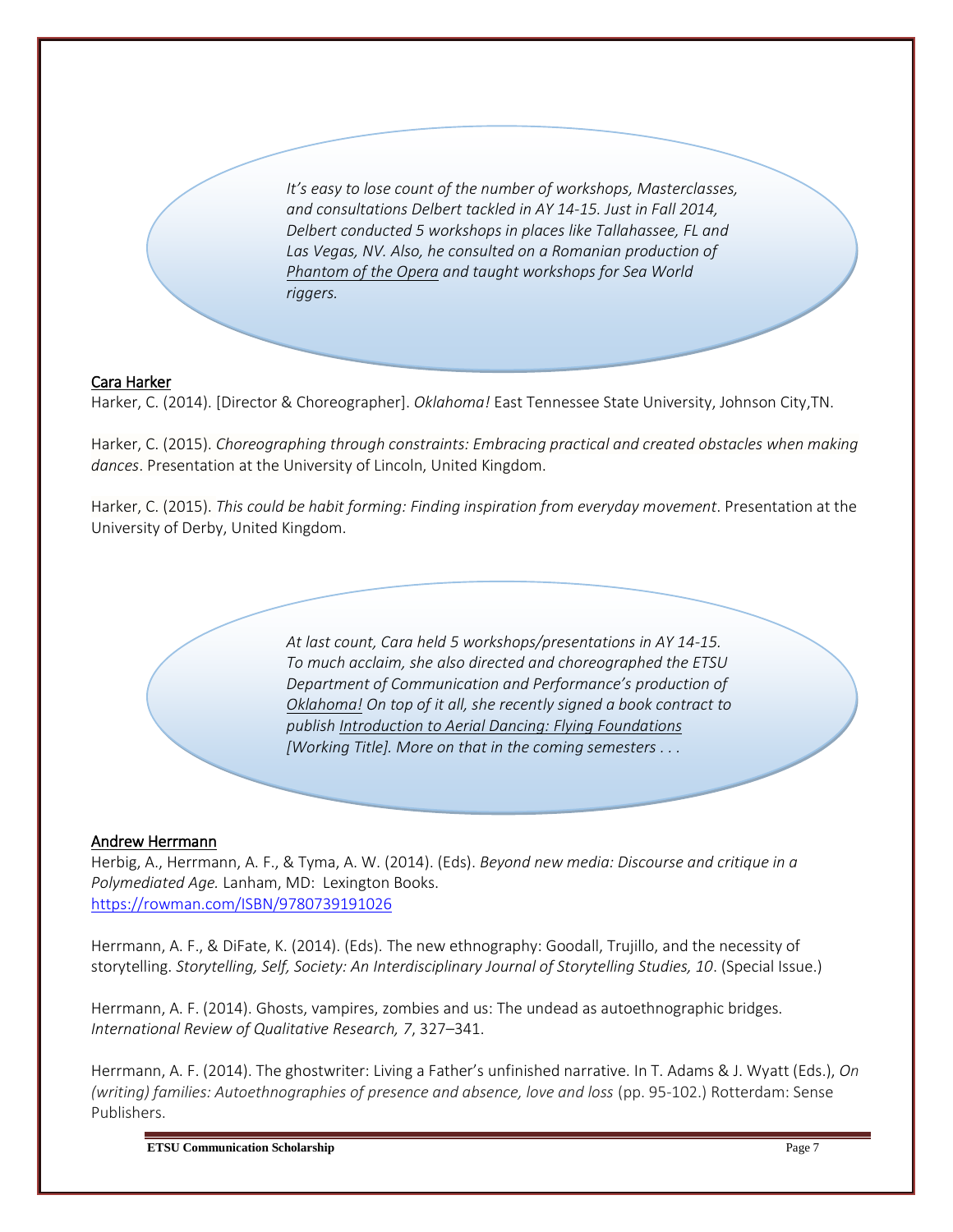Herrmann, A. F. (2015). Walking in Kierkegaard's instant and walking out of American Christendom. *Departures in Critical Qualitative Research, 4*, 91-119.

Herrmann, A. F. (In press). On being a homeless work of fiction: Narrative quests and questions. *International Review of Qualitative Research.*

> *Andrew is again collaborating with Art Herbig from University of Indiana-Perdue University. This time they are developing an edited book series for Lexington Press: Communication Perspectives on Popular Culture. The project promises to unite some of the top scholars publishing in the field.*

#### Amber Kinser

Kinser, K. E., Freehling-Burton, K., & Hawkes, T. (Eds.). *Performing motherhood: Artistic, activist, and everyday enactments*. Toronto, Canada: Demeter Press.

> *Amber was inducted into the Motherhood Hall of Fame in May 2015. This award honored Amber as a woman of "Practical and Political Inspiration," thereby celebrating the contributions she has made with her scholarly books and peer-reviewed articles on mothering and feminism, mothering myths, mothering movements, and mothering realities.*

#### Laughton Messmer & Erin Blankenship

Messmer, L., & Blankenship, E. (2015, April 20). [Event Coordinators]. *The great weed debate.* East Tennessee State University. Johnson City, TN.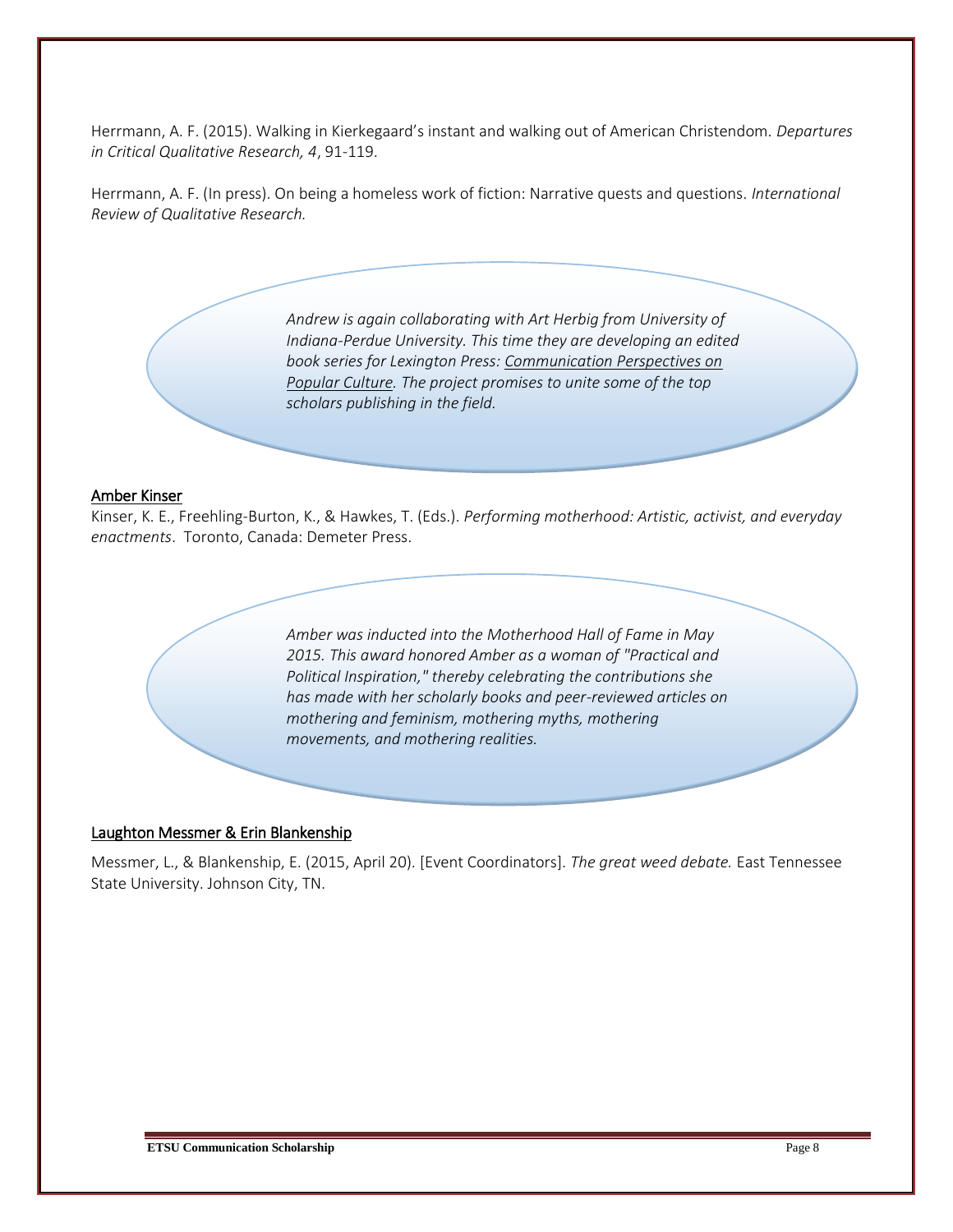*The Great Weed Debate* (*GWD) on April 20th, 2015 proved to be well-attended and loudly applauded. Laughton and Erin worked with diverse panelists and active Debate Team members like Paige Taylor, helping the event reached over 300 attendees in the ETSU community. The GWD was informed by research, underscoring the importance of translating scientific and social scientific data to broader communities.*

#### Herb Parker

Parker, H. (2014, Fall). Let's do color-inclusive, not color blind, casting. *Southern Theatre Magazine*, *4.* 

Parker, H. (2015, April 16-18). [Director]. *The Trojan women*. East Tennessee State University, Johnson City, TN.

*Adding to a productive spring of directing The Trojan Women and workshopping at the Southeastern Theatre Conference, Herb has been hard at work on a book project, A Monologue is an Outrageous Situation! How to Survive the 60-Second Audition. Forthcoming from Routledge, Herb's book is expected to be available in February, 2016.*

#### Delanna Reed

Reed, D. (2015, February 25). [Director]. *Reflection in the mirror*. East Tennessee State University, Johnson City, TN.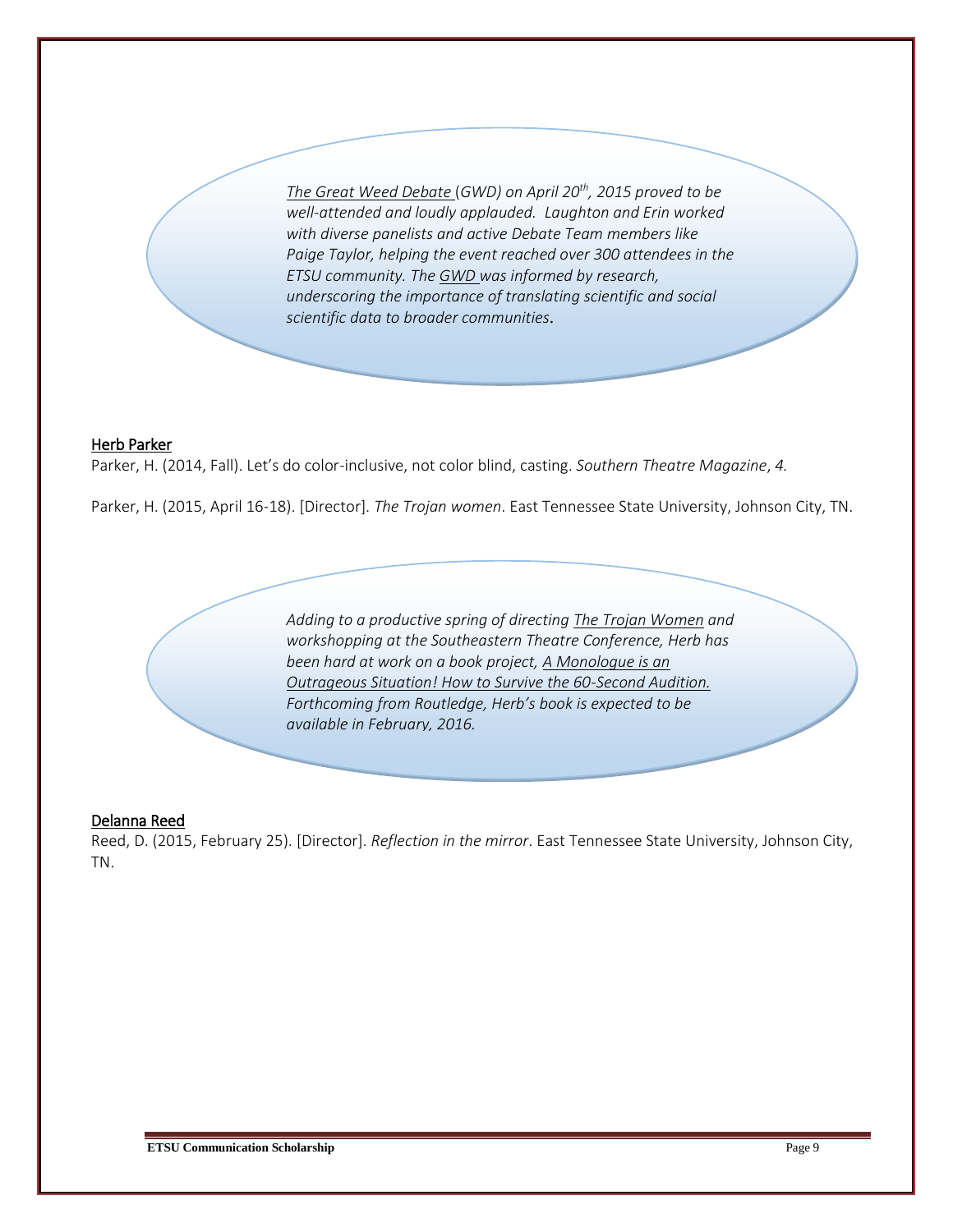*Last winter, Delanna initiated a* collaborative project, *JSG Kansas City Road Trip. After months of planning, 7 storytellers, including Delanna herself, traveled over summer from Jonesborough to Kansas City, MO, the site of the2015 National Storytelling Conference . The group gave storytelling concerts in venues across 4 states. But it's not over—Currently, Delanna is exploring making a documentary about the project.*

#### Joseph Sobol

Sobol, J. (Forthcoming, 2016). The next last of a breed? Dynastic succession and resistance in an Appalachian storytelling clan. *Storytelling, Self, Society: An Interdisciplinary Journal of Storytelling Studies*, *11*(2).

Sobol, J., Bishop, T., & McMaken, C.J. (2015). Religion and spirituality in cancer care [DVD/Online Module]. The Cancer Stories Project: Interactive Modules.

Sobol, J. (2015, March 21). [Composer & Performer]. In the deep heart's core: A mystic cabaret. Performance at the Quail Ridge Concert Series, Jonesborough, TN [Various dates/venues performed; the first in the series is listed here].

Sobol, J. (2015, August 13-14) [Co-Coordinator]. Storytelling stage. Umoja Festival, Johnson City, TN.

*Joseph was front & center at the 2015 Cancer Stories Project's summer dissemination conference. After years of research, the transdisciplinary project team (family medicine, clinical oncology, storytelling, for example) rolled out its intervention phase. Presenting 5 communication training modules at the conference, the team's long-term goal is to improve healthcare professional cancer communication. Pat Cronin performed in a storytelling play Dispatches from the Other Kingdom on the first day of the conference, bringing together Storytelling and Theatre faculty for*